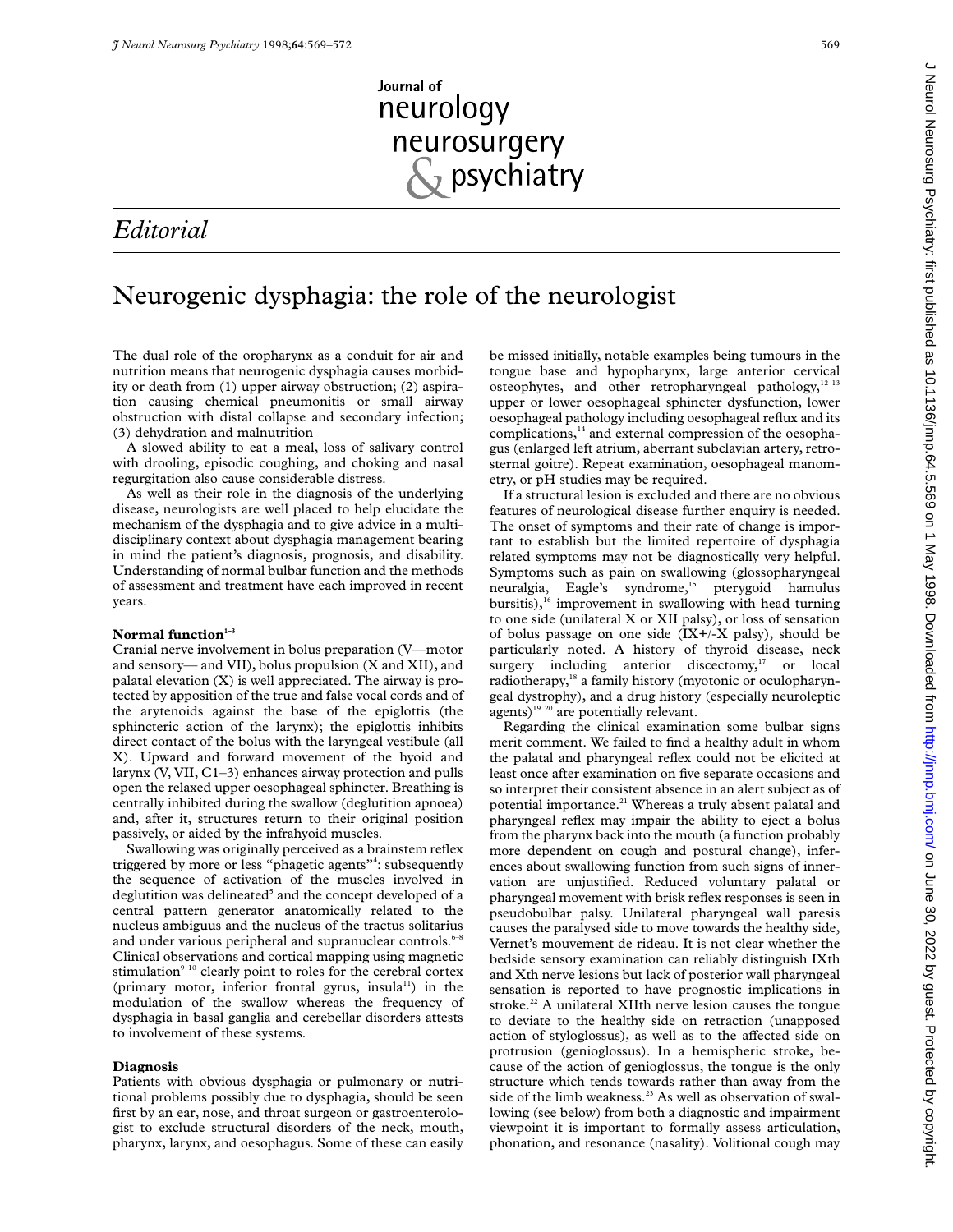*Table 1 Factors influencing swallowing capacity in neurological patients*

| 1 Conscious level<br>2 Cognition and behaviour (eg, inappropriate "stuffing", talking while |
|---------------------------------------------------------------------------------------------|
| eating)<br>3 Head/neck posture and mobility (eg, tracheostomy, neck lines, neck)            |
| surgery)                                                                                    |

- 4 Local oropharyngeal and laryngeal factors (eg, poor oral hygiene, dry mouth, secretions, drooling, dentition, dentures, mouth ulcers, sore throat, intubation)
- 5 Neurological factors (eg, spasticity, rigidity, weakness (central or peripheral), sensory loss, movement disorder, coordination, loss of voluntary control, exaggeration of oropharyngeal and laryngeal reflexes)
- 6 Accompanying symptoms (vertigo, nausea, neuralgic pain (V, IX), syncope  $(IX))$
- 7 Gastro-oesophageal function (eg, acid reflux disease)
- 8 Breathing and effectiveness of cough (eg, control of respiratory cycle, inspiratory and expiratory capacity, pulmonary function, laryngeal function)
- 9 Appetite (affected by illness and medication)
- 10 Ability to self feed (eg, arm and hand function) 11 Medication (eg, anticholinergic drugs, neuroleptic medication,
- benzodiazepines) 12 Psychological factors and social factors (eg, confidence, embarrassment, fear)

be feeble due to a depressed conscious level or respiratory or laryngeal weakness, whereas a "bovine" cough suggests vocal cord paresis. Patients with corticobulbar lesions may exhibit impaired voluntary control of facial movements, cough, and respiration while retaining emotional or reflex responses. Breathing may be stridulous (for example, multisystem atrophy, laryngeal dystonia), obstructed (laryngeal or pharyngeal occlusion), or abnormal in pattern (respiratory dyskinesia). Dyskinesia or dystonia of the throat, face, jaw, and head and neck may be important clues to the underlying neurological disorder—for example, Whipples disease, coeliac disease with encephalopathy, and multisystem atrophy.

Having recognised a neurogenic swallowing problem the diagnosis of causation proceeds along well tried lines of investigation.

### **Mechanism of dysphagia in the individual patient**

The dominant mechanism causing neurogenic dysphagia  $(table 1)$  may differ in two patients with the same disease and can clearly change over time. The input of the speech and language therapist is valuable in determining the mechanisms of dysphagia and input from the family, nurses, dietician, and physiotherapist is important. Appropriate management is most likely if the dominant mechanism can be identified; thus cricopharyngeal myotomy in motor neuron disease may be inappropriate if the apparent spasm of the upper oesophageal sphincter is in fact due to reduced movement of the hyoid and larynx, particularly as such patients usually have oral stage problems as well.<sup>24 25</sup>

Several techniques are available to acquire more information about the mechanism of dysphagia. Videofluoroscopy is unmatched as a means of visualising the bolus path and related structures from mouth to stomach. Combined with various food textures, postural adjustment, and specific swallowing manoeuvres the technique can yield therapeutic information in the hands of a skilled speech and language therapist.<sup>26</sup> Combined videofluoroscopy and manometry has allowed the timing and magnitude of changes in intraluminal pressure to be precisely correlated with movement of the bolus and different structures.<sup>27</sup> Endoscopy<sup>28</sup> may be the investigation of choice to exclude structural lesions but palatal elevation during swallowing obscures the view of the larynx and pharynx. Scintigraphy has been used to obtain indices of pharyngeal clearance, $29$  ultrasound to study the movements of the tongue and pharyngeal wall,<sup>30</sup> cervical auscultation to detect aspiration, $31$  and electrical impedance

#### *Table 2 Home based compensatory processes to overcome neurogenic dysphagia*

| Type of compensation | Example                                                             |
|----------------------|---------------------------------------------------------------------|
| <b>Behavioural</b>   | Slowing down eating and drinking                                    |
|                      | Spontaneous dietary adjustments                                     |
|                      | Help with feeding                                                   |
|                      | Altered social setting (eg, sitting alone)                          |
| Postural             | Sitting up or lying on side                                         |
|                      | Removal of neck restrictions                                        |
|                      | Control of abnormal movements                                       |
| Oropharyngeal        | Head turning, supraglottic swallow, sensory                         |
|                      | stimulation through textures and diet                               |
| Breathing            | Prompt treatment of pulmonary problems, effective                   |
|                      | coughing techniques: first aid measures (eg, Heimlich<br>manoeuvre) |

tomography $32$  to measure the impedance changes in the neck during swallowing, but these remain essentially research tools.

Breathing should be assessed hand in hand with swallowing. Basic observation of breathing rate and pattern, cough, forced vital capacity (supine and sitting), diaphragm function, blood gases, and chest radiography may be required. Loss of integration of breathing and swallowing may result in an abnormal respiratory pattern around the swallow increasing the risk of inhalation; sensitive techniques to investigate this problem have been developed.<sup>3</sup>

## **Assessment of severity and advice regarding interventions**

Compensatory mechanisms (table 2) are recruited by the dysphagic patient spontaneously, or following simple advice, which may reduce the likelihood of pneumonia or malnutrition, the major decompensatory events. These may require time, instruction, and encouragement to be brought into play and therefore may be absent acutely. Qualitative water swallow tests have proved useful for dysphagia screening<sup>34–36</sup> and have been extended to include a quantitative element.<sup>37-39</sup> In one version<sup>39</sup> a known volume of water is swallowed in a measured time and the number of swallows counted. The swallowing capacity (ml.s−1), and the average volume/swallow (ml) can be expressed in relation to a normal range. Reduced capacity and volume per swallow are probably best interpreted as compensatory mechanisms designed to reduce the risk of laryngeal penetration or aspiration whereas cough, wet hoarse voice, or breathlessness are evident decompensations. Water has the advantage that it is a stringent test of laryngeal closure, has face validity (people drink it), and it is accessible during a clinic or ward round.

The roles of clinical assessment and videofluoroscopy in the process of decision making about the "risks" of oral feeding are much discussed. It is argued that bedside assessment is an insensitive indicator of videofluoroscopically defined aspiration<sup>40</sup> and that, because aspiration is sometimes associated with chest infections, videofluoroscopy should usually be undertaken. However, we think that care should be taken not to place excessive weight on the presence or absence of aspiration alone. It is the clinical consequence of aspiration, rather than radiological aspiration itself, which is important: this may depend on multiple factors not assessed at videofluoroscopy. When the main issue is the assessment of risk of oral feeding a review of the severity and frequency of relevant symptoms, of the occurrence of chest infections, and of recent oral intake and weight change, followed by formal observation of eating and drinking over a representative period probably provide more relevant information than videofluoroscopy.41–44 Videofluoroscopy seems helpful when unusual swallowing techniques are adopted to help patients regain oral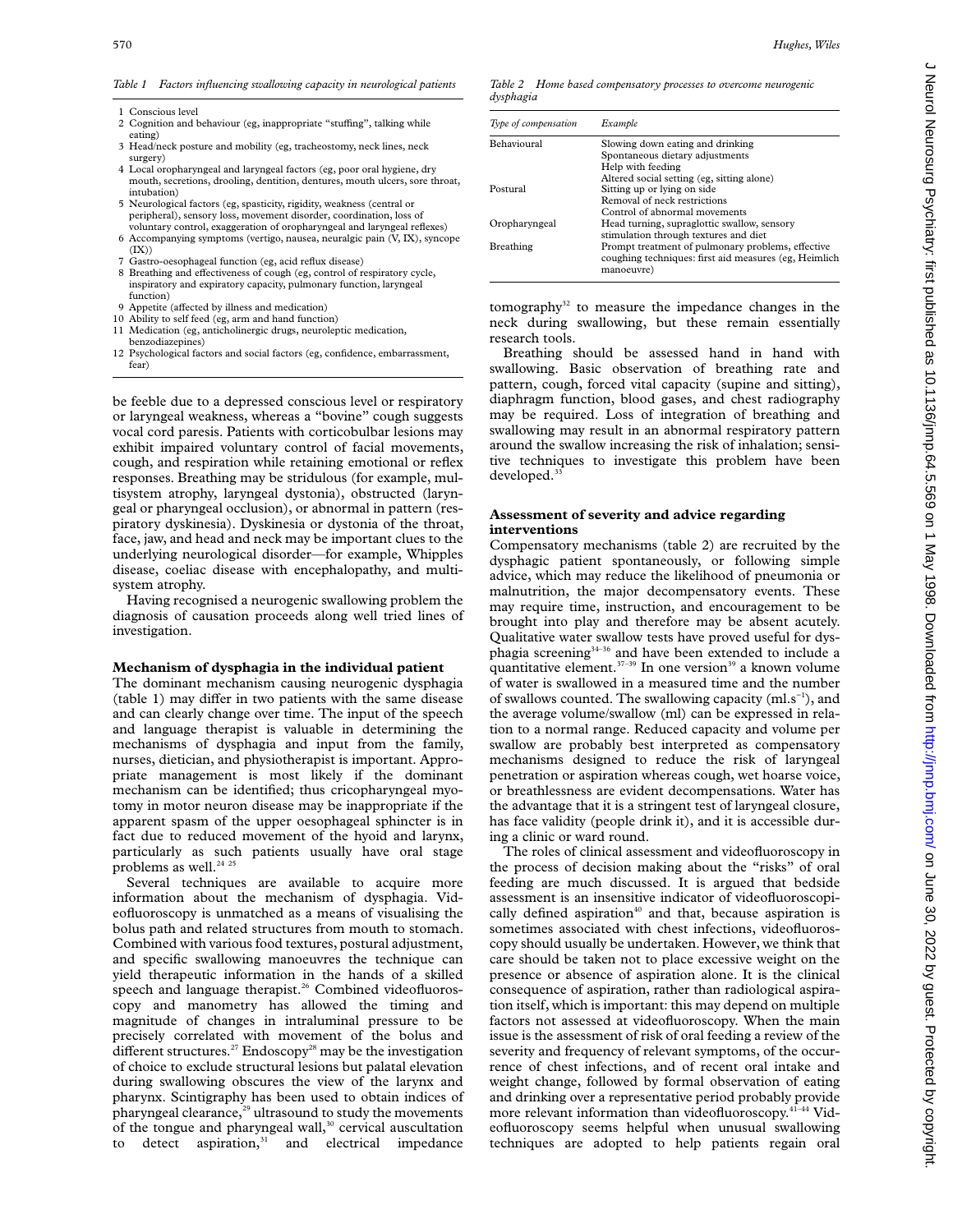*Table 3 Active external interventions in neurogenic dysphagia*

| Intervention category             | Example                                                                                   |
|-----------------------------------|-------------------------------------------------------------------------------------------|
| Conservative                      | Dietary intervention, supplements,<br>thickeners                                          |
| Enhanced swallowing               | Palatal prostheses, electrical stimulation,<br>cricopharyngeal myotomy                    |
| Enteral feeding                   | Nasogastric tube, gastrostomy,<br>iejunostomy                                             |
| Parenteral feeding                |                                                                                           |
| Pulmonary function                | Domiciliary (nocturnal) ventilation,<br>improved bronchial access through<br>tracheostomy |
| Airway protection from aspiration | Vocal cord manipulation (Teflon), partial<br>cord closure, laryngectomy                   |
| Salivary secretions               | Reduce, thicken, divert                                                                   |

feeding,<sup>45</sup> when the effect of a treatment or manoeuvre has to be demonstrated to patient and carer to reinforce advice based on clinical judgement, or in those patients who, for whatever reason, are unable to cooperate with clinical examination or other methods of investigation.

From a practical point of view if a patient is alert, able to sit up, and to phonate normally, has a reasonable cough and no major pulmonary problem, medical or nursing staff can undertake test boluses of water and proceed to oral feeding if these are taken without difficulty. If a water test is clearly abnormal (very slow or produces coughing, choking, or a wet hoarse voice) the patient should be "nil by mouth", fed by an alternative route and reassessed later or referred to a speech and language therapist. In many acute neurological disorders such as stroke the swallowing problem will often improve spontaneously over a few weeks. The best interim management to be adopted requires research through randomised clinical studies.<sup>46</sup>

The importance of interventions to maintain nutrition and fluid intake (table 3) is well recognised and action must not be unduly deferred while diagnostic issues are considered, unless declined by the patient or clinically inappropriate. Extra urgency is implied if sepsis, wasting, injury, or systemic illness cause increased metabolic requirement. Intravenous fluids and a nasogastric tube are effective short term interventions if the patient is either fully cooperative or comatose. If a patient obviously faces prolonged recovery or is confused and keeps pulling a nasogastric tube out a gastrostomy is more acceptable and allows a far higher proportion of the prescribed diet to be delivered.<sup>14 47–50</sup> In chronic neurodegenerative conditions it often helps to anticipate interventional feeding issues at an early stage by discussion with the patient and carers. In deciding on the timing of gastrostomy the amount of food and liquid taken, the time taken to consume it, recent weight loss, hunger, indices of nutrition and metabolic demand, and whether or not patients wish to continue oral feeding are the most relevant factors to consider. Gastrostomy insertion can be endoscopic, radiological or surgical.<sup>51</sup> All techniques carry a small risk: elderly and neurological patients, especially those with concomitant breathing disorders, can be at risk of sudden deterioration with sedation.<sup>52-54</sup> Feeding via gastrostomy in patients unused to large gastric loads may lead to oesophageal reflux<sup>55</sup> with aspiration particularly in those fed overnight in the supine position. We favour bolus feeding in the upright posture by day at around normal meal times although gastric volumes may need to be built up gradually. From a rehabilitation standpoint hours spent feeding by the oral route should not be replaced with hours spent "tied" to a pump infusing a percutaneous endoscopic gastrostomy. Whether there are really different risks from these feeding patterns needs to be established through randomised trials. If regurgitation or aspiration are persistent

stomach emptying may be enhanced pharmacologically (metoclopramide, cisapride); in some cases jejunostomy helps.

Apart from an ongoing aspiration risk patients who become "nil by mouth" can still face difficulty controlling oropharyngeal secretions; this may result in drooling, or recurrent coughing and choking attacks<sup>56</sup> particularly if laryngeal reflexes are hyperactive as may be the case in motor neuron disease. Secretions can be reduced using anticholinergic medication. Suitable preparations for dysphagic patients include atropine solution emptied into the mouth or hyoscine tablets. After recommendation from a colleague in palliative care (Professor I Finlay) we have found patients who benefit from subcutaneous injections of glycopyrronium bromide (Robinul, unlicensed use) starting with 50–100 µg daily: self administration can be learnt. Thicker secretions may be helped by  $\beta$ -blockers.<sup>57</sup> If combined with suction apparatus for use by the patient or carer these measures are often enough to control symptoms and prevent aspiration of secretions. Excessive saliva reduction can result in thick sticky strands which are difficult to clear and may trigger choking attacks. Redirecting the salivary ducts may reduce drooling but in those who cannot effectively swallow may further threaten maintenance of the airway. Irradiation of the salivary glands is occasionally used to reduce salivary flow but a dry mouth may be equally troublesome. Palatal training devices may of value in some circumstances.58

Some patients with dysphagia have had a tracheostomy placed to allow better access to the airway or for ventilation. The optimal sequence for testing and resuming oral feeding is often a source of argument mainly for lack of clear evidence: the input, guidance and continuity provided by an experienced speech and language therapist is usually invaluable. We do not favour oral feeding while an inflated cuffed tube is still in situ; it does not prevent aspiration and indeed may promote it by allowing secretions to pool above the cuff, and by impeding laryngeal movement during swallowing.<sup>59 60</sup> We prefer to move to an uncuffed tube and establish whether oral secretions are controlled with the lungs remaining clear; if so oral feeding with suitable textures can be commenced. If pulmonary complications supervene oral feeding should cease. Dye tests occasionally seem of value; in this context a videofluoroscopy may be of more use if serious "silent" aspiration is suspected.

More invasive measures can sometimes be helpful for intractable aspiration or recurrent disabling choking and coughing. Such situations usually arise when there is bilateral involvement of the intrinsic laryngeal muscles as after brainstem trauma or haemorrhage, or with overactivity of airway protective reflexes. Teflon injection into a paretic vocal cord may reduce aspiration risk. Surgical manipulation of the arytenoids and epiglottis, and partial or complete closure of the laryngeal entrance in those with tracheostomies may be an option if speech can be compromised. Oesophageal speech is usually not an option for neurological patients. If the patient is irreversibly aphonic the option of laryngectomy with an end tracheostome is worth considering purely for relief of symptoms. Alternatively the larynx can be sectioned and closed below the true vocal cords; this leaves the option of reconnecting the larynx and trachea if subsequent recovery of the intrinsic laryngeal muscles occurs.<sup>61</sup> If the overall prognosis is poor it is particularly important to try and spare the patient from a debilitating series of hospital admissions for assessment and progressively elaborate interventions.<sup>62-64</sup>

## **Future research**

Much published work on neurogenic dysphagia has been anecdotal, uncontrolled, and based on highly selected,